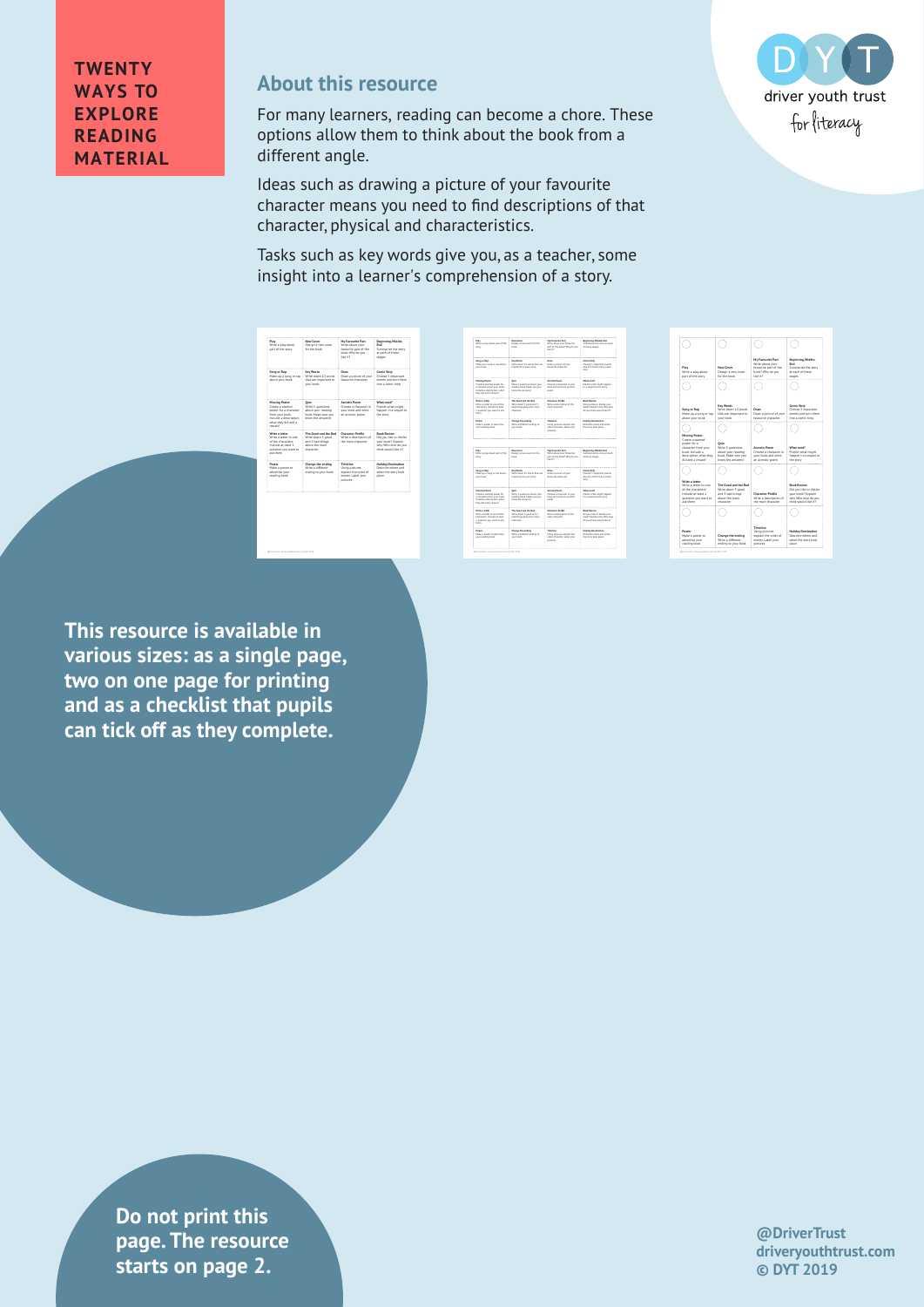| <b>Play</b><br>Write a play about<br>part of the story.                                                                                          | <b>New Cover</b><br>Design a new cover<br>for the book.                                      | <b>My Favourite Part</b><br>Write about your<br>favourite part of the<br>book. Why do you<br>like it? | Beginning, Middle,<br><b>End</b><br>Summarise the story<br>at each of these<br>stages                               |
|--------------------------------------------------------------------------------------------------------------------------------------------------|----------------------------------------------------------------------------------------------|-------------------------------------------------------------------------------------------------------|---------------------------------------------------------------------------------------------------------------------|
| Song or Rap<br>Make up a song or rap<br>about your book                                                                                          | <b>Key Words</b><br>Write down 10 words<br>that are important to<br>your book                | <b>Draw</b><br>Draw a picture of your<br>favourite character.                                         | <b>Comic Strip</b><br>Choose 5 important<br>events and turn them<br>into a comic strip                              |
| <b>Missing Poster</b><br>Create a wanted<br>poster for a character<br>from your book.<br>Include a description,<br>what they did and a<br>reward | Quiz<br>Write 5 questions<br>about your reading<br>book. Make sure you<br>know the answers!  | <b>Acrostic Poem</b><br>Choose a character in<br>your book and write<br>an acrostic poem              | What next?<br>Predict what might<br>happen in a sequel to<br>the story                                              |
| Write a letter<br>Write a letter to one<br>of the characters.<br>Include at least 1<br>question you want to<br>ask them                          | The Good and the Bad<br>Write down 3 good<br>and 3 bad things<br>about the main<br>character | <b>Character Profile</b><br>Write a description of<br>the main character                              | <b>Book Review</b><br>Did you like or dislike<br>your book? Explain<br>why. Who else do you<br>think would like it? |
| <b>Poster</b><br>Make a poster to<br>advertise your<br>reading book                                                                              | <b>Change the ending</b><br>Write a different<br>ending to your book                         | <b>Timeline</b><br>Using pictures<br>explain the order of<br>events. Label your<br>pictures           | <b>Holiday Destination</b><br>Describe where and<br>when the story took<br>place                                    |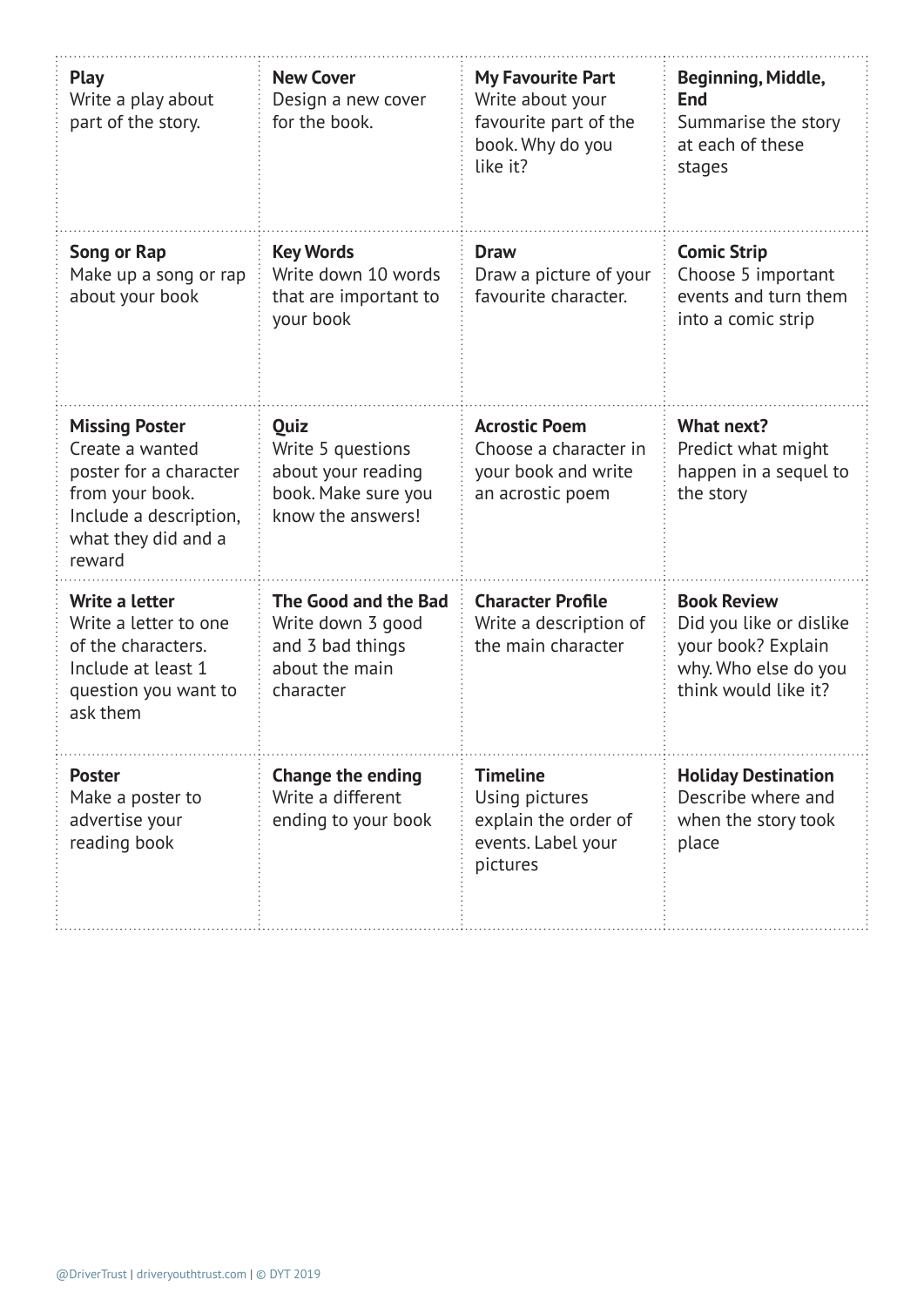| Play<br>Write a play about part of the<br>story                                                                                            | <b>New Cover</b><br>Design a new cover for the<br>book.                                   | <b>My Favourite Part</b><br>Write about your favourite<br>part of the book? Why do you<br>like it? | Beginning, Middle, End<br>Summarise the story at each<br>of these stages                                         |
|--------------------------------------------------------------------------------------------------------------------------------------------|-------------------------------------------------------------------------------------------|----------------------------------------------------------------------------------------------------|------------------------------------------------------------------------------------------------------------------|
| Song or Rap<br>Make up a song or rap about<br>your book                                                                                    | <b>Key Words</b><br>Write down 10 words that are<br>important to your book                | Draw<br>Draw a picture of your<br>favourite character.                                             | <b>Comic Strip</b><br>Choose 5 important events<br>and turn them into a comic<br>strip                           |
| <b>Missing Poster</b><br>Create a wanted poster for<br>a character from your book.<br>Include a description, what<br>they did and a reward | Quiz<br>Write 5 questions about your<br>reading book. Make sure you<br>know the answers!  | <b>Acrostic Poem</b><br>Choose a character in your<br>book and write an acrostic<br>poem           | What next?<br>Predict what might happen<br>in a sequel to the story                                              |
| Write a letter<br>Write a letter to one of the<br>characters. Include at least<br>1 question you want to ask<br>them                       | The Good and the Bad<br>Write down 3 good and 3<br>bad things about the main<br>character | <b>Character Profile</b><br>Write a description of the<br>main character                           | <b>Book Review</b><br>Did you like or dislike your<br>book? Explain why. Who else<br>do you think would like it? |
| <b>Poster</b><br>Make a poster to advertise<br>your reading book                                                                           | Change the ending<br>Write a different ending to<br>your book                             | <b>Timeline</b><br>Using pictures explain the<br>order of events. Label your<br>pictures           | <b>Holiday Destination</b><br>Describe where and when<br>the story took place                                    |

| Play<br>Write a play about part of the<br>story                                                                                            | <b>New Cover</b><br>Design a new cover for the<br>book.                                         | <b>My Favourite Part</b><br>Write about your favourite<br>part of the book? Why do you<br>like it? | Beginning, Middle, End<br>Summarise the story at each<br>of these stages                                         |
|--------------------------------------------------------------------------------------------------------------------------------------------|-------------------------------------------------------------------------------------------------|----------------------------------------------------------------------------------------------------|------------------------------------------------------------------------------------------------------------------|
| Song or Rap<br>Make up a song or rap about<br>your book                                                                                    | <b>Key Words</b><br>Write down 10 words that are<br>important to your book                      | <b>Draw</b><br>Draw a picture of your<br>favourite character.                                      | <b>Comic Strip</b><br>Choose 5 important events<br>and turn them into a comic<br>strip                           |
| <b>Missing Poster</b><br>Create a wanted poster for<br>a character from your book.<br>Include a description, what<br>they did and a reward | <b>Ouiz</b><br>Write 5 questions about your<br>reading book. Make sure you<br>know the answers! | <b>Acrostic Poem</b><br>Choose a character in your<br>book and write an acrostic<br>poem           | What next?<br>Predict what might happen<br>in a sequel to the story                                              |
| Write a letter<br>Write a letter to one of the<br>characters. Include at least<br>1 question you want to ask<br>them                       | The Good and the Bad<br>Write down 3 good and 3<br>bad things about the main<br>character       | <b>Character Profile</b><br>Write a description of the<br>main character                           | <b>Book Review</b><br>Did you like or dislike your<br>book? Explain why. Who else<br>do you think would like it? |
| <b>Poster</b><br>Make a poster to advertise<br>your reading book                                                                           | Change the ending<br>Write a different ending to<br>your book                                   | <b>Timeline</b><br>Using pictures explain the<br>order of events. Label your<br>pictures           | <b>Holiday Destination</b><br>Describe where and when<br>the story took place                                    |